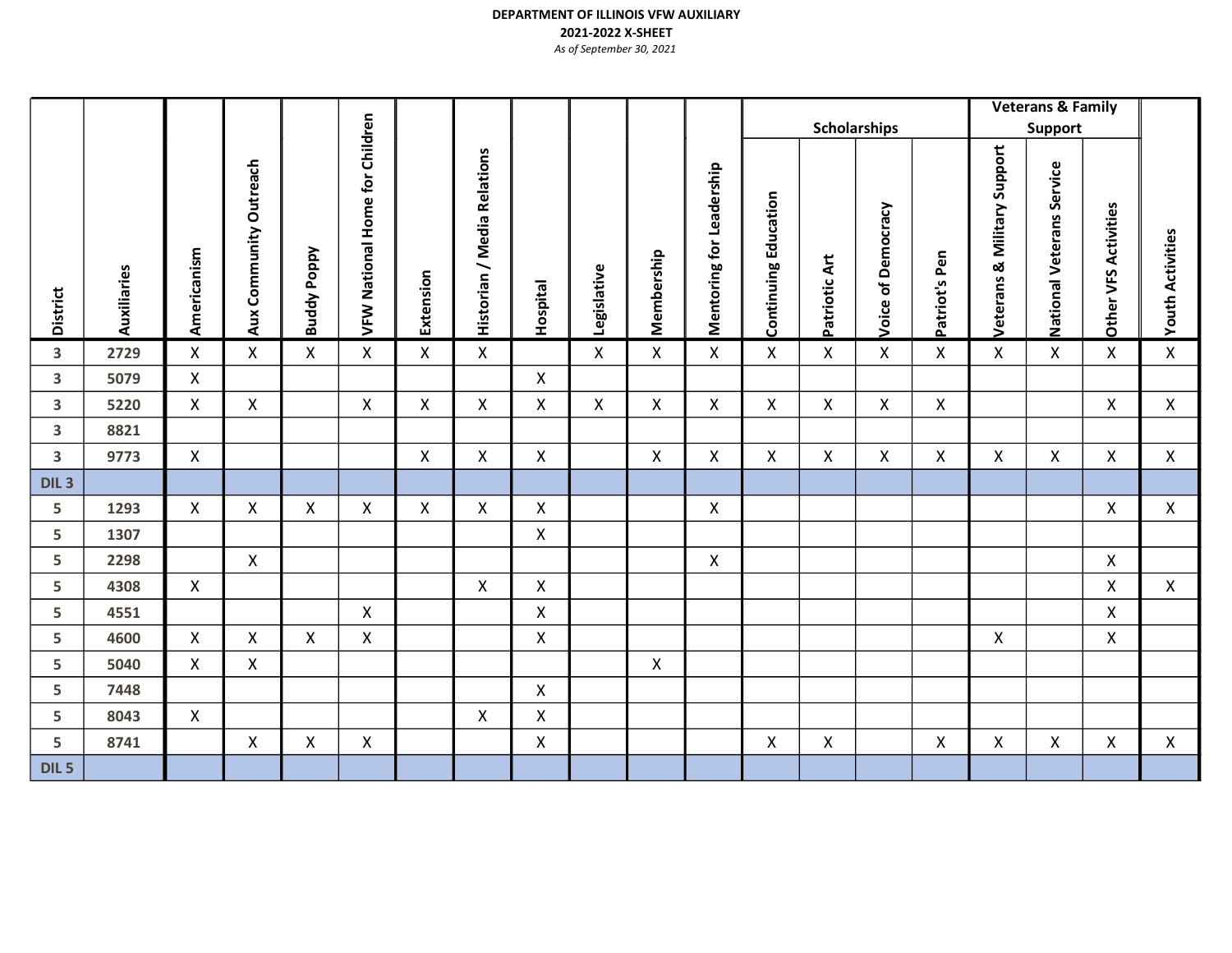|                         |              |              |                        |                    |                                       |              |                             |                    |              |              |                                 |                             |               | Scholarships       |               |                                | <b>Veterans &amp; Family</b><br>Support |                      |                         |  |
|-------------------------|--------------|--------------|------------------------|--------------------|---------------------------------------|--------------|-----------------------------|--------------------|--------------|--------------|---------------------------------|-----------------------------|---------------|--------------------|---------------|--------------------------------|-----------------------------------------|----------------------|-------------------------|--|
| <b>District</b>         | Auxiliaries  | Americanism  | Aux Community Outreach | <b>Buddy Poppy</b> | <b>VFW National Home for Children</b> | Extension    | Historian / Media Relations | Hospital           | Legislative  | Membership   | <b>Mentoring for Leadership</b> | <b>Continuing Education</b> | Patriotic Art | Voice of Democracy | Patriot's Pen | & Military Support<br>Veterans | National Veterans Service               | Other VFS Activities | <b>Youth Activities</b> |  |
| 6                       | 540          |              |                        |                    | $\mathsf{X}$                          |              |                             | $\pmb{\mathsf{X}}$ |              |              |                                 |                             |               |                    |               |                                |                                         | $\mathsf X$          |                         |  |
| 6                       | 1461         |              |                        |                    |                                       |              |                             |                    |              |              |                                 |                             |               |                    |               |                                |                                         |                      |                         |  |
| 6                       | 2665         |              | X                      |                    |                                       |              |                             |                    |              |              |                                 |                             |               |                    |               |                                |                                         |                      |                         |  |
| $\boldsymbol{6}$        | 2955         |              |                        |                    | X                                     |              |                             |                    |              |              |                                 |                             |               |                    |               |                                |                                         |                      |                         |  |
| 6<br>$\boldsymbol{6}$   | 3878<br>5149 |              |                        |                    | $\mathsf{X}$                          |              | $\mathsf{X}$                | $\mathsf{X}$       |              |              |                                 |                             |               |                    |               |                                |                                         | $\mathsf{X}$         |                         |  |
| 6                       | 5300         | $\mathsf{X}$ |                        | X                  |                                       |              | X                           |                    |              |              |                                 |                             |               |                    |               |                                |                                         | $\mathsf{X}$         | X                       |  |
| 6                       | 5418         |              |                        |                    |                                       |              |                             |                    |              |              |                                 |                             |               |                    |               |                                |                                         |                      |                         |  |
| 6                       | 9759         |              | X                      |                    |                                       |              |                             |                    |              |              |                                 |                             |               |                    |               | $\pmb{\mathsf{X}}$             | X                                       | $\mathsf X$          | $\mathsf{X}$            |  |
| DIL <sub>6</sub>        |              |              |                        |                    |                                       |              |                             |                    |              |              |                                 |                             |               |                    |               |                                |                                         |                      |                         |  |
| $\overline{7}$          | 454          | X            | X                      | X                  | X                                     |              |                             | X                  | X            | $\mathsf{X}$ |                                 |                             |               |                    |               | X                              | $\mathsf{X}^-$                          | $\mathsf{X}$         |                         |  |
| $\overline{7}$          | 630          |              |                        |                    | X                                     |              |                             | X                  |              |              |                                 |                             |               |                    |               | X                              | X                                       | $\mathsf{X}$         | X                       |  |
| $\overline{\mathbf{z}}$ | 886          |              |                        |                    |                                       |              |                             |                    |              |              |                                 |                             |               |                    |               |                                |                                         |                      |                         |  |
| $\overline{\mathbf{z}}$ | 2608         |              |                        |                    |                                       |              |                             |                    |              |              |                                 |                             |               |                    |               |                                |                                         |                      |                         |  |
| $\overline{7}$          | 2857         | $\mathsf{X}$ |                        |                    | $\pmb{\mathsf{X}}$                    |              | $\mathsf{X}$                | X                  |              | $\mathsf{X}$ |                                 | X                           | X             |                    |               |                                |                                         | $\mathsf{X}$         |                         |  |
| $\overline{7}$          | 4826         |              |                        |                    |                                       |              |                             |                    |              |              |                                 |                             |               |                    |               |                                |                                         |                      |                         |  |
| 7                       | 5520         |              |                        |                    |                                       |              |                             |                    |              |              |                                 |                             |               |                    |               |                                |                                         |                      |                         |  |
| $\overline{7}$          | 6750         |              |                        |                    |                                       |              |                             |                    |              |              |                                 |                             |               |                    |               |                                |                                         |                      |                         |  |
| $\overline{7}$          | 8350         | $\mathsf{X}$ | $\mathsf{X}$           | $\mathsf{X}$       | $\mathsf{X}$                          |              | $\mathsf{X}$                | $\mathsf{X}$       |              | $\mathsf{X}$ |                                 | $\mathsf{X}$                |               | $\mathsf{X}$       | $\mathsf{X}$  | $\mathsf{X}$                   | $\mathsf{X}^-$                          | $\mathsf{X}$         | $\mathsf{X}$            |  |
| $\overline{7}$          | 9789         | $\mathsf{X}$ |                        |                    | X                                     | $\mathsf{X}$ | $\mathsf{X}$                |                    | $\mathsf{X}$ |              | $\mathsf{X}$                    |                             |               |                    |               |                                |                                         | $\mathsf{X}$         |                         |  |
| $\overline{7}$          | 9961         |              |                        |                    | $\mathsf{X}$                          |              |                             | $\mathsf{X}$       |              |              |                                 |                             |               |                    |               |                                |                                         | $\mathsf{X}^-$       |                         |  |
| DIL <sub>7</sub>        |              |              |                        |                    |                                       |              |                             |                    |              |              |                                 |                             |               |                    |               |                                |                                         |                      |                         |  |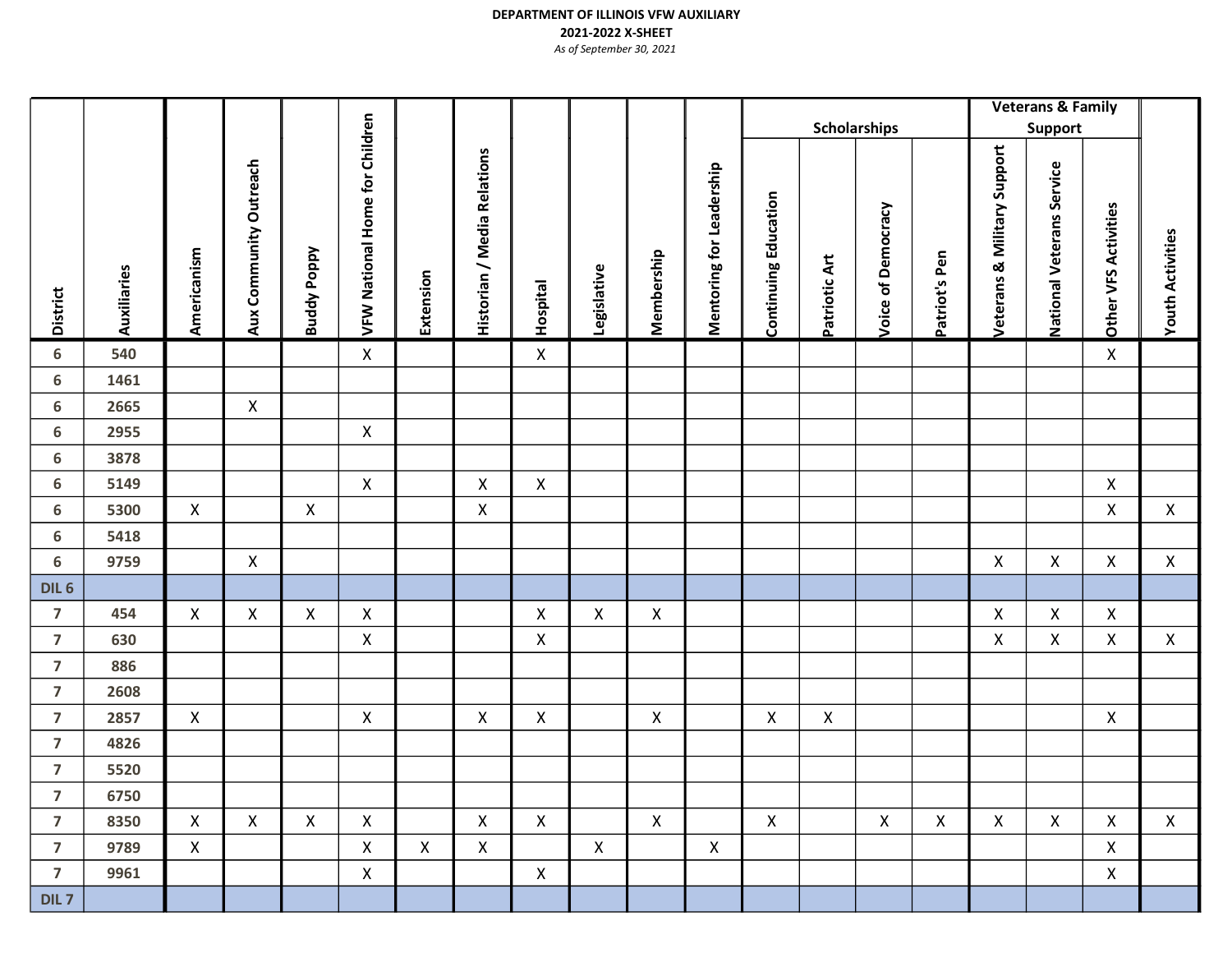District<br>Auxliaries<br>Aux Community Outreach<br>We Wational Home for Children<br>Historian / Media Relations<br>Hospital<br>Membership<br>Metaurans & Military Support<br>Metaurans & Military Support<br>Metaurans Service<br>Metaurans & Military Supp **Scholarships** Veterans & Family Support 8 1422 8 1571 X X X 8 1921 X X X X X X X 8 2153 8 2257 X 8 2301 X X X X 8 5001 8 5083 X X X X X X X X X X X X X X 8 5117 8 8078 X X X X X 8 8890 X X X X DIL 8 9 1492 9 2470 9 3883 X X X X 9 4079 X X X 9 4602 X 9 4668 X X X X X X X X X 9 4835 9 4999 X 9 6634 X X X DIL<sub>9</sub>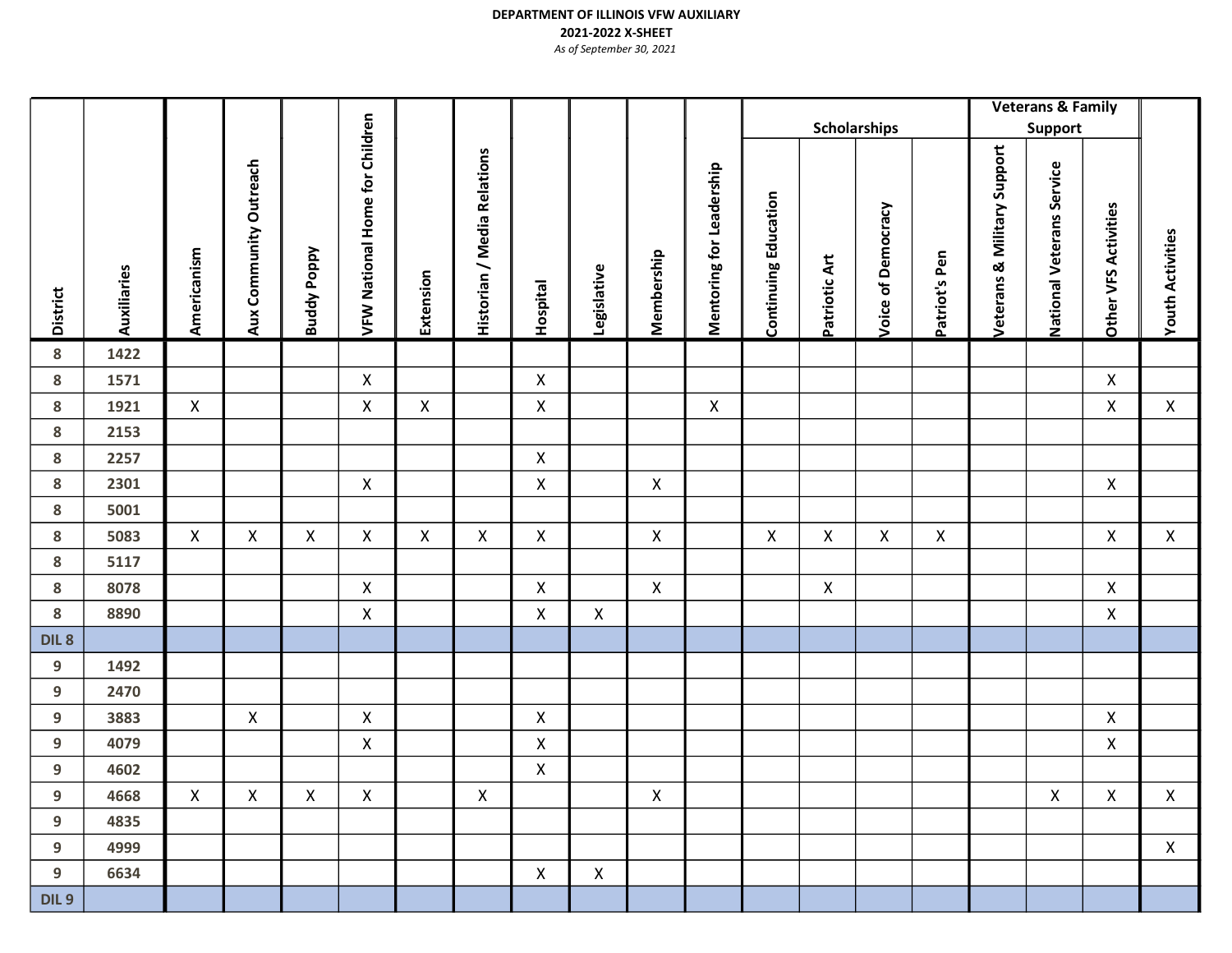|                 |             |                |                        |                    |                                          |              |                             |                    |              |                           |                          |                             |               | Scholarships          |               |                                   | <b>Veterans &amp; Family</b><br>Support |                      |                         |
|-----------------|-------------|----------------|------------------------|--------------------|------------------------------------------|--------------|-----------------------------|--------------------|--------------|---------------------------|--------------------------|-----------------------------|---------------|-----------------------|---------------|-----------------------------------|-----------------------------------------|----------------------|-------------------------|
| <b>District</b> | Auxiliaries | Americanism    | Aux Community Outreach | <b>Buddy Poppy</b> | Children<br><b>VFW National Home for</b> | Extension    | Historian / Media Relations | Hospital           | Legislative  | Membership                | Mentoring for Leadership | <b>Continuing Education</b> | Patriotic Art | Democracy<br>Voice of | Patriot's Pen | Support<br>& Military<br>Veterans | Service<br><b>National Veterans</b>     | Other VFS Activities | <b>Youth Activities</b> |
| 10              | 1239        | X              | X                      | X                  | X                                        |              |                             | X                  |              | X                         | X                        | X                           | Χ             | X                     | Χ             |                                   |                                         | $\mathsf{X}$         | Χ                       |
| 10              | 1379        | $\mathsf{X}$   | X                      |                    |                                          |              |                             |                    |              |                           |                          |                             |               |                       |               |                                   |                                         |                      |                         |
| 10              | 1756        | $\mathsf{X}$   |                        |                    | X                                        |              |                             | X                  |              |                           |                          |                             |               |                       |               |                                   |                                         |                      |                         |
| 10              | 6408        | $\mathsf{X}$   | X                      | X                  | X                                        |              | X                           | X                  |              | X                         |                          |                             |               |                       |               | $\boldsymbol{\mathsf{X}}$         | $\mathsf{X}$                            | X                    |                         |
| 10              | 10302       | $\mathsf{X}$   |                        |                    | X                                        |              |                             | X                  |              | X                         |                          |                             |               |                       |               |                                   |                                         | $\mathsf{X}$         |                         |
| <b>DIL 10</b>   |             |                |                        |                    |                                          |              |                             |                    |              |                           |                          |                             |               |                       |               |                                   |                                         |                      |                         |
| 11              | 99          |                | X                      |                    |                                          |              |                             |                    |              |                           |                          |                             |               |                       |               |                                   |                                         |                      |                         |
| 11              | 4168        |                |                        |                    |                                          |              |                             |                    |              |                           |                          |                             |               |                       |               |                                   |                                         |                      |                         |
| 11              | 4431        |                |                        |                    | X                                        |              |                             | X                  |              | X                         |                          |                             |               |                       |               |                                   |                                         | $\mathsf{X}$         |                         |
| 11              | 4495        |                |                        |                    |                                          |              |                             |                    |              |                           |                          |                             |               |                       |               |                                   |                                         |                      |                         |
| 11              | 4829        |                |                        |                    |                                          |              |                             |                    |              |                           |                          |                             |               |                       |               |                                   |                                         |                      |                         |
| 11              | 6190        |                |                        |                    | $\mathsf{X}$                             |              |                             | $\pmb{\mathsf{X}}$ | $\mathsf{X}$ |                           |                          |                             |               |                       |               |                                   |                                         | $\mathsf{X}$         |                         |
| 11              | 6410        | $\mathsf{X}$   | $\mathsf{X}$           | X                  | X                                        | $\mathsf{X}$ | $\mathsf{X}$                | X                  |              | $\boldsymbol{\mathsf{X}}$ |                          |                             |               |                       |               | $\boldsymbol{\mathsf{X}}$         |                                         | $\mathsf{X}$         | $\mathsf{X}$            |
| 11              | 6577        | $\pmb{\times}$ |                        |                    | X                                        |              |                             | X                  |              |                           |                          |                             |               |                       |               |                                   |                                         | $\mathsf{X}$         |                         |
| <b>DIL 11</b>   |             |                |                        |                    |                                          |              |                             |                    |              |                           |                          |                             |               |                       |               |                                   |                                         |                      |                         |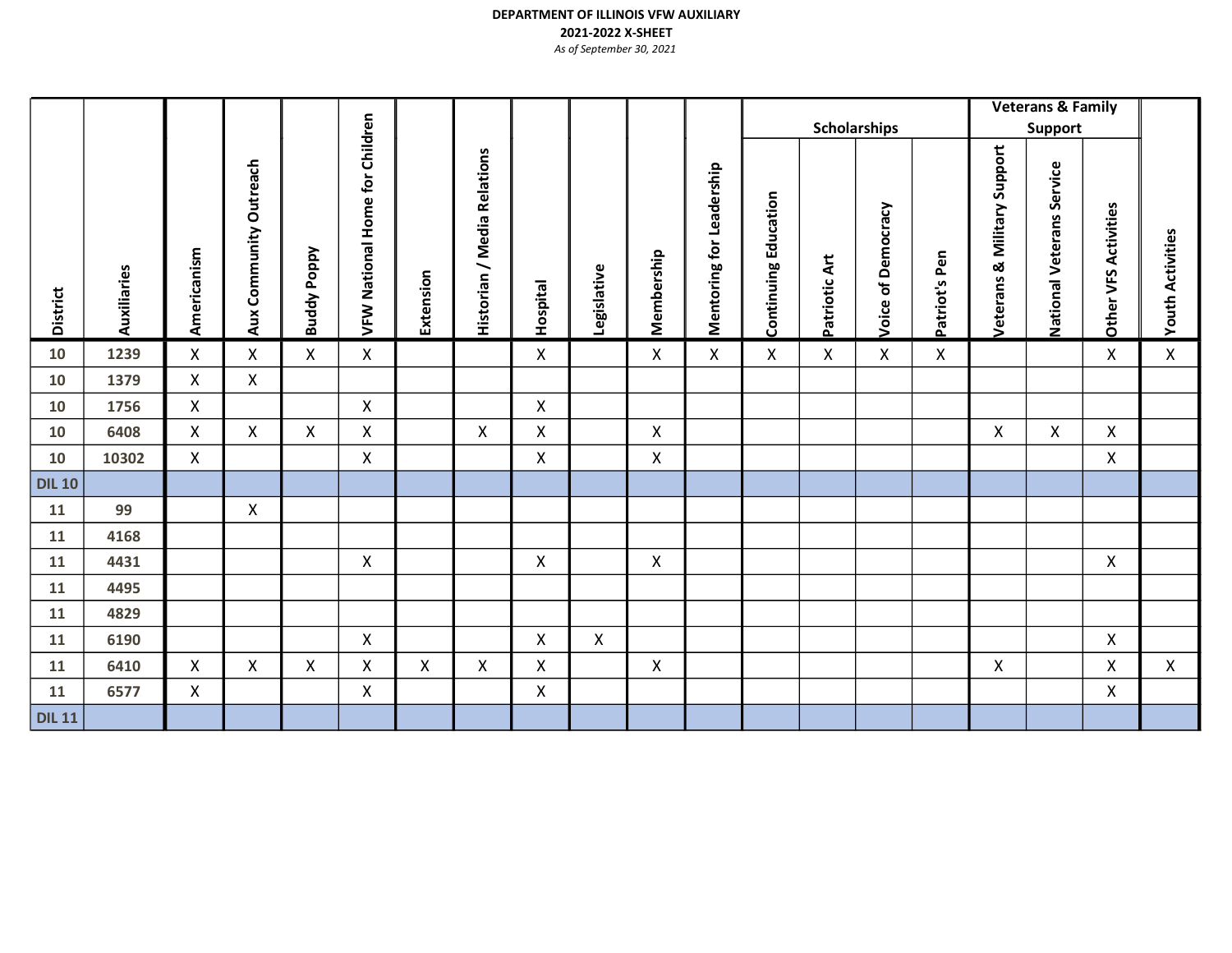|                 |              |              |                        |                    |                                       |           |                             |                         |             |                |                          |                             | Scholarships   |                           |               |                                        | Veterans & Family<br>Support |                      |                         |
|-----------------|--------------|--------------|------------------------|--------------------|---------------------------------------|-----------|-----------------------------|-------------------------|-------------|----------------|--------------------------|-----------------------------|----------------|---------------------------|---------------|----------------------------------------|------------------------------|----------------------|-------------------------|
| <b>District</b> | Auxiliaries  | Americanism  | Aux Community Outreach | <b>Buddy Poppy</b> | <b>VFW National Home for Children</b> | Extension | Historian / Media Relations | Hospital                | Legislative | Membership     | Mentoring for Leadership | <b>Continuing Education</b> | Patriotic Art  | <b>Voice of Democracy</b> | Patriot's Pen | <b>Veterans &amp; Military Support</b> | National Veterans Service    | Other VFS Activities | <b>Youth Activities</b> |
| 12              | 976          |              |                        |                    | $\pmb{\times}$                        |           |                             | $\pmb{\mathsf{X}}$      |             |                |                          |                             |                |                           |               |                                        |                              | $\mathsf{X}$         |                         |
| 12              | 1104         |              |                        |                    |                                       |           |                             |                         |             |                |                          |                             |                |                           |               |                                        |                              |                      |                         |
| 12              | 1241         |              |                        |                    |                                       |           |                             |                         |             |                |                          |                             |                |                           |               |                                        |                              |                      |                         |
| 12              | 1300         |              |                        |                    | $\mathsf{X}$                          |           |                             | $\pmb{\mathsf{X}}$      |             |                |                          |                             |                |                           |               |                                        |                              | $\mathsf X$          |                         |
| 12              | 1308         |              | $\pmb{\mathsf{X}}$     | Χ                  | $\pmb{\mathsf{X}}$                    |           |                             | $\mathsf X$             |             |                |                          |                             |                |                           |               |                                        |                              | $\mathsf X$          |                         |
| 12              | 1377         |              |                        |                    |                                       |           |                             | $\mathsf{X}$            |             |                |                          |                             |                |                           |               |                                        |                              | $\mathsf{X}$         | $\mathsf{X}$            |
| 12<br>12        | 2859<br>3912 | $\mathsf{X}$ |                        |                    | $\mathsf{X}$<br>$\mathsf{X}$          |           |                             | $\pmb{\mathsf{X}}$<br>X |             |                |                          |                             |                |                           |               |                                        |                              | $\mathsf{X}$         |                         |
| 12              | 5691         |              |                        |                    |                                       |           |                             |                         |             |                |                          |                             |                |                           |               |                                        |                              |                      |                         |
| 12              | 5694         |              |                        |                    | $\pmb{\times}$                        |           |                             | $\pmb{\mathsf{X}}$      |             |                |                          | X                           | $\mathsf X$    | X                         | X             |                                        |                              |                      | $\mathsf{X}$            |
| 12              | 7678         |              |                        |                    |                                       |           |                             |                         |             |                |                          |                             |                |                           |               |                                        |                              |                      |                         |
| <b>DIL 12</b>   |              |              |                        |                    |                                       |           |                             |                         |             |                |                          |                             |                |                           |               |                                        |                              |                      |                         |
| 13              | 2055         |              |                        |                    |                                       |           |                             |                         |             |                |                          |                             |                |                           |               |                                        |                              |                      |                         |
| 13              | 2244         |              |                        |                    | $\mathsf{X}$                          |           |                             | X                       |             |                |                          |                             |                |                           |               |                                        |                              | $\pmb{\mathsf{X}}$   |                         |
| 13              | 3999         |              |                        |                    | $\mathsf{X}$                          |           |                             | $\pmb{\mathsf{X}}$      |             |                |                          |                             |                |                           |               |                                        |                              | $\mathsf X$          |                         |
| 13              | 4226         | $\mathsf{X}$ | $\pmb{\times}$         | $\mathsf{X}$       | $\pmb{\mathsf{X}}$                    |           | $\mathsf{X}$                | $\mathsf{X}$            |             | $\pmb{\times}$ |                          | $\mathsf{X}$                | $\pmb{\times}$ | $\mathsf{X}$              | $\mathsf{X}$  | $\pmb{\times}$                         | $\mathsf{X}$                 | $\mathsf{X}$         | $\pmb{\mathsf{X}}$      |
| 13              | 4276         |              |                        |                    |                                       |           |                             |                         |             |                |                          |                             |                |                           |               |                                        |                              |                      |                         |
| 13              | 4535         |              |                        |                    | X                                     |           |                             | X                       |             |                |                          |                             |                |                           |               |                                        |                              | $\mathsf X$          |                         |
| 13              | 8222         |              |                        |                    | X                                     |           |                             | X                       |             |                |                          |                             |                |                           |               |                                        |                              | $\mathsf{X}$         |                         |
| 13              | 9153         |              |                        |                    |                                       |           |                             |                         |             |                |                          |                             |                |                           |               |                                        |                              |                      |                         |
| <b>DIL 13</b>   |              |              |                        |                    |                                       |           |                             |                         |             |                |                          |                             |                |                           |               |                                        |                              |                      |                         |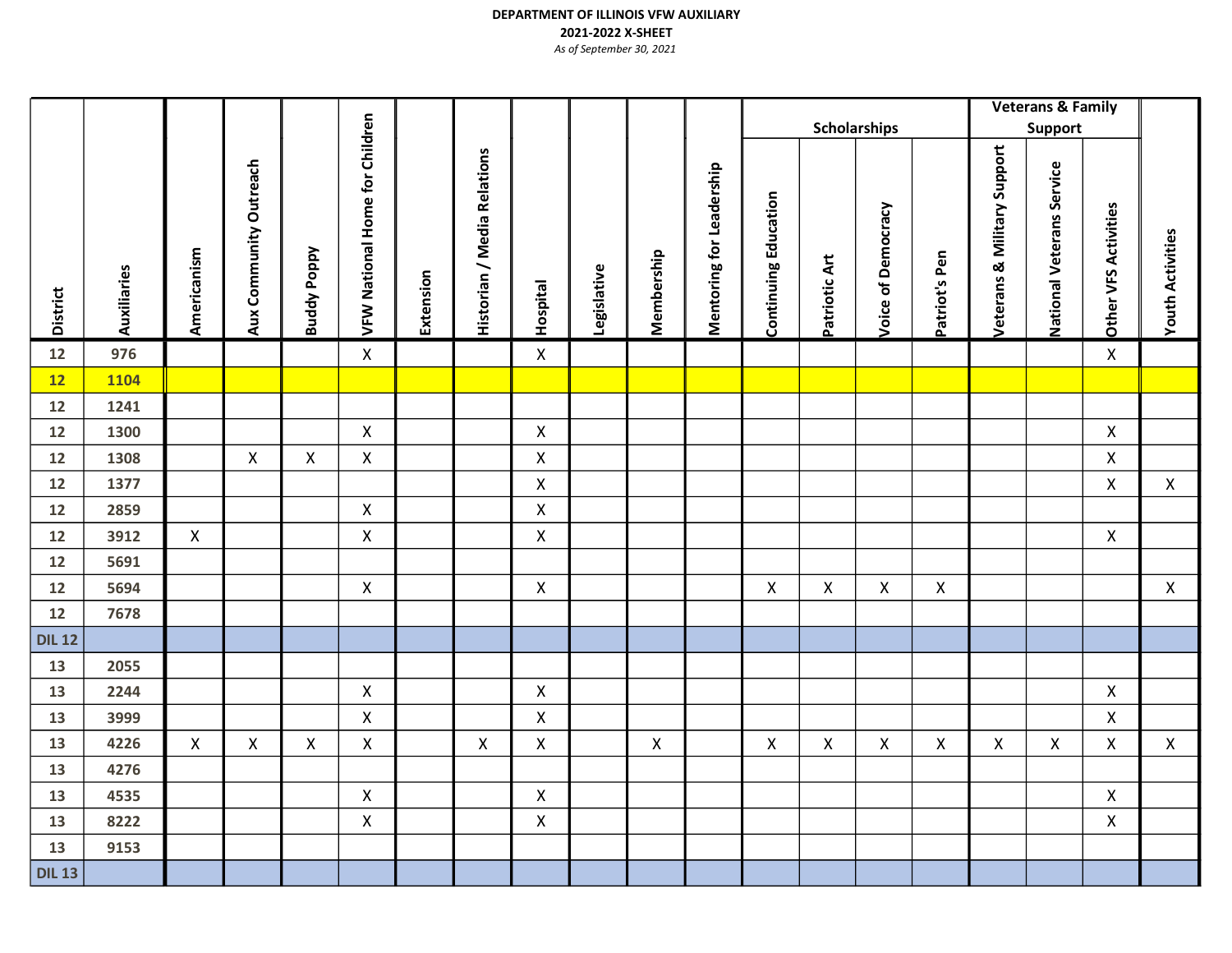## DEPARTMENT OF ILLINOIS VFW AUXILIARY 2021-2022 X-SHEET

As of September 30, 2021

|                 |             |              |                           |                |                                |              |                                                                    |                    |                    |            |                                 |                             |                    |                       |               |                                     | <b>Veterans &amp; Family</b>        |                      |                            |  |
|-----------------|-------------|--------------|---------------------------|----------------|--------------------------------|--------------|--------------------------------------------------------------------|--------------------|--------------------|------------|---------------------------------|-----------------------------|--------------------|-----------------------|---------------|-------------------------------------|-------------------------------------|----------------------|----------------------------|--|
|                 |             |              |                           |                |                                |              |                                                                    |                    |                    |            |                                 |                             |                    | <b>Scholarships</b>   |               |                                     | Support                             |                      |                            |  |
| <b>District</b> | Auxiliaries | Americanism  | Community Outreach<br>Aux | Poppy<br>Buddy | VFW National Home for Children | Extension    | <b>Relations</b><br>Media<br>$\overline{\phantom{0}}$<br>Historian | Hospital           | Legislative        | Membership | <b>Mentoring for Leadership</b> | <b>Continuing Education</b> | Patriotic Art      | of Democracy<br>Voice | Patriot's Pen | Support<br>Military<br>ઌ<br>eterans | Service<br><b>National Veterans</b> | Other VFS Activities | <b>Activities</b><br>Youth |  |
| 14              | 513         |              |                           |                |                                |              |                                                                    |                    |                    |            |                                 |                             |                    |                       |               |                                     |                                     |                      |                            |  |
| 14              | 805         |              |                           |                | $\mathsf{X}$                   |              |                                                                    | $\pmb{\mathsf{X}}$ |                    |            |                                 |                             |                    |                       |               |                                     |                                     | X                    |                            |  |
| 14              | 1117        | $\mathsf{X}$ |                           | X              | X                              |              |                                                                    | X                  |                    | X          |                                 | $\mathsf{X}$                |                    |                       |               |                                     |                                     | X                    | X                          |  |
| 14              | 2698        |              |                           |                | X                              |              |                                                                    | X                  |                    |            |                                 |                             |                    |                       |               |                                     |                                     | X                    |                            |  |
| 14              | 3480        | X            |                           | X              | $\mathsf{X}$                   |              |                                                                    |                    |                    |            |                                 |                             |                    |                       |               |                                     |                                     | $\mathsf{X}$         |                            |  |
| 14              | 3523        |              |                           |                | X                              |              |                                                                    | X                  |                    |            |                                 |                             |                    |                       |               |                                     |                                     | $\mathsf{X}$         |                            |  |
| 14              | 3553        |              |                           |                | $\mathsf{X}$                   |              |                                                                    |                    |                    |            |                                 |                             |                    |                       |               |                                     |                                     |                      |                            |  |
| 14              | 6504        | $\mathsf{X}$ | X                         | X              | $\mathsf{X}$                   | $\mathsf{X}$ | $\mathsf{X}$                                                       | $\mathsf{X}$       |                    |            | X                               | $\mathsf{X}$                | $\mathsf{X}$       | X                     | X             | X                                   | $\mathsf{X}$                        | $\mathsf{X}$         | $\mathsf{X}$               |  |
| 14              | 6632        | X            | X                         | X              | X                              | X            | X                                                                  | X                  | $\pmb{\mathsf{X}}$ | X          | Χ                               | X                           | X                  | X                     | X             | X                                   | X                                   | X                    | X                          |  |
| 14              | 6865        | X            | $\pmb{\mathsf{X}}$        | X              | $\mathsf{X}$                   |              |                                                                    |                    |                    |            |                                 | X                           | $\pmb{\mathsf{X}}$ | X                     | X             |                                     |                                     | X                    | X                          |  |
| 14              | 7682        | X            | X                         | X              | X                              | X            | X                                                                  | X                  | X                  | X          | Χ                               |                             |                    |                       |               |                                     |                                     | X                    | X                          |  |
| 14              | 7710        |              |                           |                | X                              |              |                                                                    |                    |                    |            |                                 |                             |                    |                       |               |                                     |                                     |                      |                            |  |
| 14              | 7980        |              |                           |                | X                              |              | $\mathsf{X}$                                                       | X                  |                    | X          |                                 |                             |                    |                       |               |                                     |                                     |                      |                            |  |
| <b>DIL 14</b>   |             |              |                           |                |                                |              |                                                                    |                    |                    |            |                                 |                             |                    |                       |               |                                     |                                     |                      |                            |  |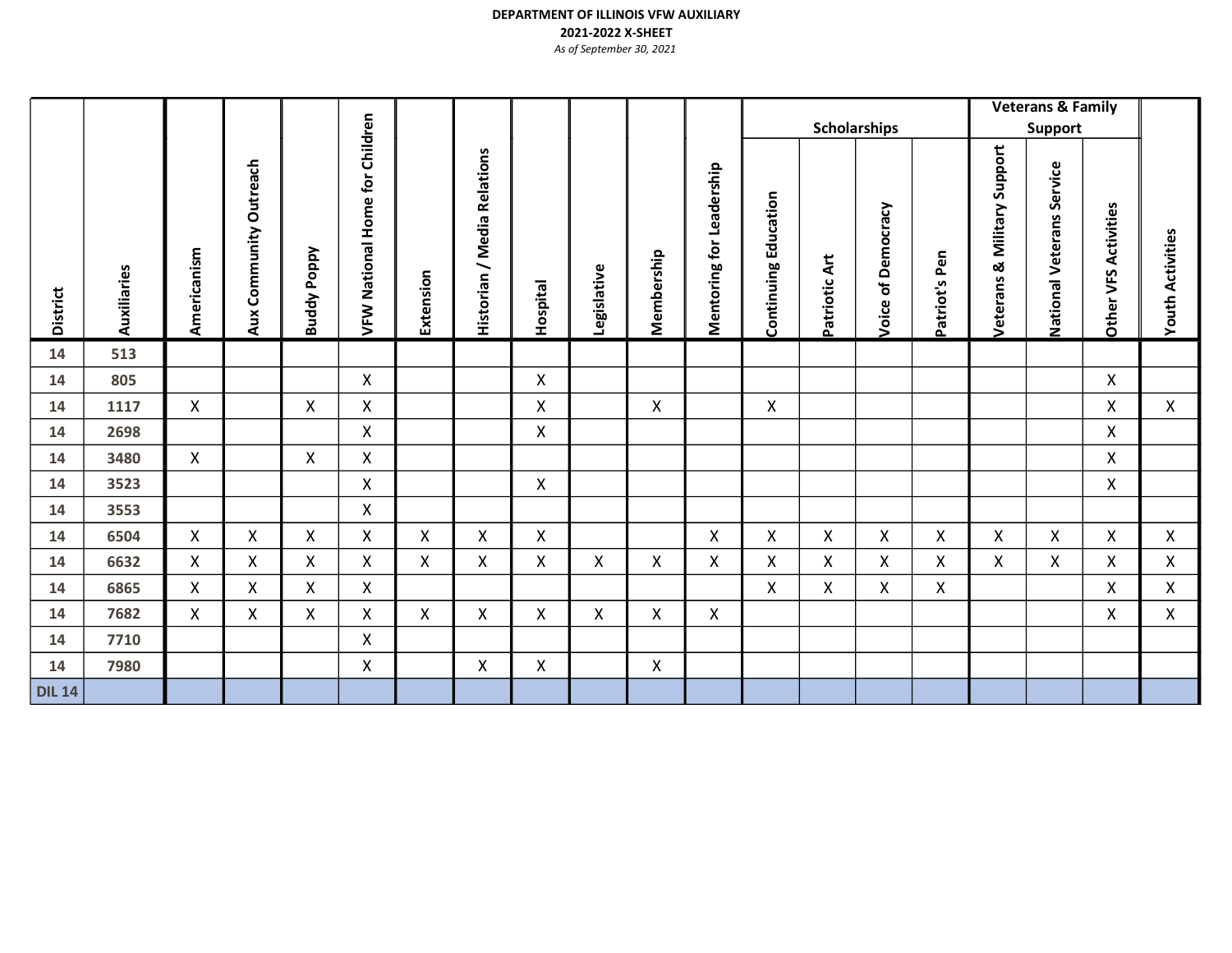|                 |             |                    |                        |                           |                                |           |                             |                    |                           |              |                          |                             |                |                     |                           |                                | <b>Veterans &amp; Family</b> |                      |                         |
|-----------------|-------------|--------------------|------------------------|---------------------------|--------------------------------|-----------|-----------------------------|--------------------|---------------------------|--------------|--------------------------|-----------------------------|----------------|---------------------|---------------------------|--------------------------------|------------------------------|----------------------|-------------------------|
|                 |             |                    |                        |                           |                                |           |                             |                    |                           |              |                          |                             |                | <b>Scholarships</b> |                           |                                | Support                      |                      |                         |
| <b>District</b> | Auxiliaries | Americanism        | Aux Community Outreach | <b>Buddy Poppy</b>        | VFW National Home for Children | Extension | Historian / Media Relations | Hospital           | Legislative               | Membership   | Mentoring for Leadership | <b>Continuing Education</b> | Patriotic Art  | Voice of Democracy  | Patriot's Pen             | Support<br>Veterans & Military | National Veterans Service    | Other VFS Activities | <b>Youth Activities</b> |
| 15              | 1301        |                    | $\mathsf{X}$           | $\pmb{\mathsf{X}}$        | $\pmb{\mathsf{X}}$             |           | X                           |                    | $\boldsymbol{\mathsf{X}}$ |              |                          |                             |                |                     |                           |                                |                              |                      |                         |
| 15              | 1567        |                    |                        |                           | $\mathsf{X}$                   |           |                             | $\mathsf{X}$       |                           |              |                          |                             |                |                     |                           |                                |                              | $\mathsf{X}$         |                         |
| 15              | 2671        |                    |                        |                           | $\pmb{\mathsf{X}}$             |           | $\mathsf{X}$                | $\mathsf{X}$       |                           |              |                          |                             |                |                     |                           |                                |                              | $\pmb{\mathsf{X}}$   | $\mathsf{X}$            |
| 15              | 3455        | $\mathsf{X}$       | X                      | $\boldsymbol{\mathsf{X}}$ | X                              |           | $\mathsf{X}$                | X                  | $\boldsymbol{\mathsf{X}}$ | $\mathsf{X}$ |                          |                             |                |                     |                           |                                |                              | $\mathsf{X}$         |                         |
| 15              | 3479        |                    |                        |                           | $\pmb{\mathsf{X}}$             |           |                             | $\mathsf X$        |                           |              |                          |                             |                |                     |                           |                                |                              | $\mathsf{X}$         |                         |
| 15              | 4753        |                    |                        |                           |                                |           |                             |                    |                           |              |                          |                             |                |                     |                           |                                |                              |                      |                         |
| 15              | 5222        | $\mathsf{X}$       |                        |                           |                                |           | $\mathsf{X}$                |                    |                           | $\mathsf{X}$ |                          | $\pmb{\times}$              | $\pmb{\times}$ | $\pmb{\mathsf{X}}$  | $\boldsymbol{\mathsf{X}}$ |                                |                              |                      | $\pmb{\times}$          |
| 15              | 7190        |                    |                        |                           | $\pmb{\mathsf{X}}$             |           |                             | X                  |                           |              |                          |                             |                |                     |                           |                                |                              | $\pmb{\mathsf{X}}$   |                         |
| 15              | 9763        |                    | $\mathsf X$            |                           | X                              |           |                             | $\mathsf X$        |                           | $\mathsf{X}$ |                          | X                           | X              | X                   | $\boldsymbol{\mathsf{X}}$ |                                |                              | $\mathsf{X}$         | $\mathsf{X}$            |
| <b>DIL 15</b>   |             |                    |                        |                           |                                |           |                             |                    |                           |              |                          |                             |                |                     |                           |                                |                              |                      |                         |
| 16              | 311         |                    |                        |                           |                                |           |                             | X                  |                           |              |                          |                             |                |                     |                           |                                |                              |                      |                         |
| 16              | 450         | $\pmb{\mathsf{X}}$ | X                      |                           | $\pmb{\mathsf{X}}$             |           |                             | $\pmb{\mathsf{X}}$ |                           | $\mathsf{X}$ |                          |                             |                |                     |                           |                                |                              | $\mathsf{X}$         |                         |
| 16              | 2580        |                    |                        |                           |                                |           |                             |                    |                           |              |                          |                             |                |                     |                           |                                |                              |                      |                         |
| 16              | 2791        |                    |                        | X                         | $\pmb{\times}$                 |           |                             | $\pmb{\mathsf{X}}$ |                           |              |                          |                             |                |                     |                           |                                |                              | $\mathsf{X}$         |                         |
| 16              | 8141        |                    |                        |                           |                                |           |                             |                    |                           |              |                          |                             |                |                     |                           |                                |                              |                      |                         |
| 16              | 8283        |                    |                        |                           |                                |           |                             |                    |                           |              |                          |                             |                |                     |                           |                                |                              |                      |                         |
| 16              | 9801        |                    |                        |                           |                                |           |                             |                    |                           |              |                          |                             |                |                     |                           |                                |                              |                      |                         |
| <b>DIL 16</b>   |             |                    |                        |                           |                                |           |                             |                    |                           |              |                          |                             |                |                     |                           |                                |                              |                      |                         |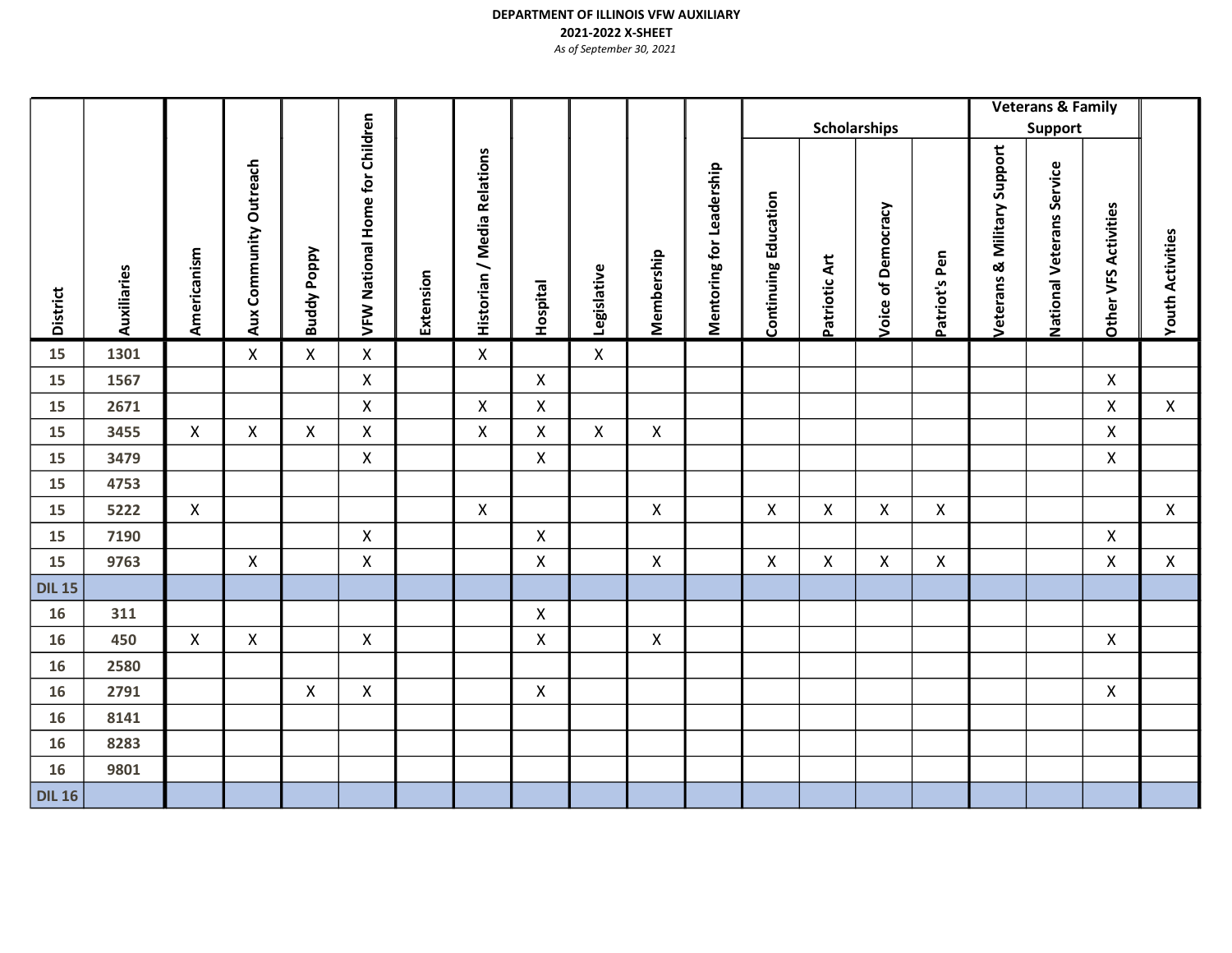|                     |             |              |                        |                    |                                       |             |                             |                    |             |            |                          |                             |                    |                           |                    |                                        | <b>Veterans &amp; Family</b> |                      |                         |  |
|---------------------|-------------|--------------|------------------------|--------------------|---------------------------------------|-------------|-----------------------------|--------------------|-------------|------------|--------------------------|-----------------------------|--------------------|---------------------------|--------------------|----------------------------------------|------------------------------|----------------------|-------------------------|--|
|                     |             |              |                        |                    |                                       |             |                             |                    |             |            |                          |                             |                    | <b>Scholarships</b>       |                    |                                        | Support                      |                      |                         |  |
| <b>District</b>     | Auxiliaries | Americanism  | Aux Community Outreach | <b>Buddy Poppy</b> | <b>VFW National Home for Children</b> | Extension   | Historian / Media Relations | Hospital           | Legislative | Membership | Mentoring for Leadership | <b>Continuing Education</b> | Patriotic Art      | <b>Voice of Democracy</b> | Patriot's Pen      | <b>Veterans &amp; Military Support</b> | National Veterans Service    | Other VFS Activities | <b>Youth Activities</b> |  |
| 17                  | 1592        | $\mathsf{X}$ |                        | $\pmb{\mathsf{X}}$ | $\pmb{\times}$                        |             | $\mathsf{X}$                | $\pmb{\mathsf{X}}$ |             |            |                          |                             |                    | X                         |                    |                                        |                              | $\mathsf{X}$         | $\pmb{\mathsf{X}}$      |  |
| 17                  | 1769        |              |                        |                    | $\pmb{\mathsf{X}}$                    |             |                             | $\pmb{\mathsf{X}}$ |             |            |                          |                             |                    |                           |                    |                                        |                              | $\mathsf{X}$         |                         |  |
| 17                  | 2876        | $\mathsf{X}$ |                        | X                  | X                                     |             | X                           | X                  |             |            |                          |                             | X                  | X                         | X                  |                                        |                              | $\mathsf{X}$         |                         |  |
| 17                  | 3601        |              |                        |                    |                                       |             |                             |                    |             |            |                          |                             |                    |                           |                    |                                        |                              |                      |                         |  |
| 17                  | 4325        |              |                        |                    |                                       |             |                             |                    |             |            |                          |                             |                    |                           |                    |                                        |                              |                      |                         |  |
| 17                  | 4549        | $\mathsf{X}$ |                        | $\pmb{\times}$     | $\pmb{\mathsf{X}}$                    | $\mathsf X$ | $\mathsf{X}$                |                    |             |            | $\mathsf{X}$             | $\mathsf{X}$                | $\pmb{\mathsf{X}}$ | $\mathsf{X}$              | $\pmb{\mathsf{X}}$ |                                        |                              |                      |                         |  |
| 17                  | 4598        |              |                        |                    |                                       |             |                             |                    |             |            |                          |                             |                    |                           |                    |                                        |                              |                      |                         |  |
| 17                  | 5762        |              |                        | $\pmb{\mathsf{X}}$ | $\pmb{\mathsf{X}}$                    |             |                             | $\pmb{\mathsf{X}}$ |             |            |                          |                             |                    |                           |                    |                                        |                              |                      |                         |  |
| 17                  | 5975        |              |                        |                    | $\mathsf{X}$                          |             |                             | $\pmb{\mathsf{X}}$ |             |            |                          |                             |                    |                           |                    |                                        |                              | $\mathsf{X}$         |                         |  |
| 17                  | 7862        |              |                        | X                  | X                                     |             | $\mathsf X$                 |                    |             |            |                          |                             |                    |                           |                    |                                        |                              |                      |                         |  |
| 17                  | 10009       |              |                        |                    |                                       |             |                             |                    |             |            |                          |                             |                    |                           |                    |                                        |                              |                      |                         |  |
| <b>DIL 17</b><br>18 | 367         | $\mathsf{X}$ |                        |                    |                                       |             | X                           |                    |             |            |                          | $\boldsymbol{\mathsf{X}}$   |                    |                           |                    |                                        |                              |                      |                         |  |
| 18                  | 725         |              |                        |                    |                                       |             |                             | X                  |             |            |                          |                             |                    |                           |                    |                                        |                              |                      |                         |  |
| 18                  | 1486        |              |                        |                    |                                       |             |                             |                    |             |            |                          |                             |                    |                           |                    |                                        |                              |                      |                         |  |
| 18                  | 5422        |              |                        |                    |                                       |             |                             |                    |             |            |                          |                             |                    |                           |                    |                                        |                              |                      |                         |  |
| 18                  | 5788        |              |                        |                    |                                       |             |                             |                    |             |            |                          |                             |                    |                           |                    |                                        |                              |                      |                         |  |
| 18                  | 6049        |              |                        |                    |                                       |             |                             |                    |             |            |                          |                             |                    |                           |                    |                                        |                              |                      |                         |  |
| 18                  | 9545        |              |                        | X                  | $\pmb{\mathsf{X}}$                    |             |                             |                    |             |            |                          |                             |                    |                           |                    |                                        |                              |                      |                         |  |
| <b>DIL 18</b>       |             |              |                        |                    |                                       |             |                             |                    |             |            |                          |                             |                    |                           |                    |                                        |                              |                      |                         |  |
|                     |             |              |                        |                    |                                       |             |                             |                    |             |            |                          |                             |                    |                           |                    |                                        |                              |                      |                         |  |